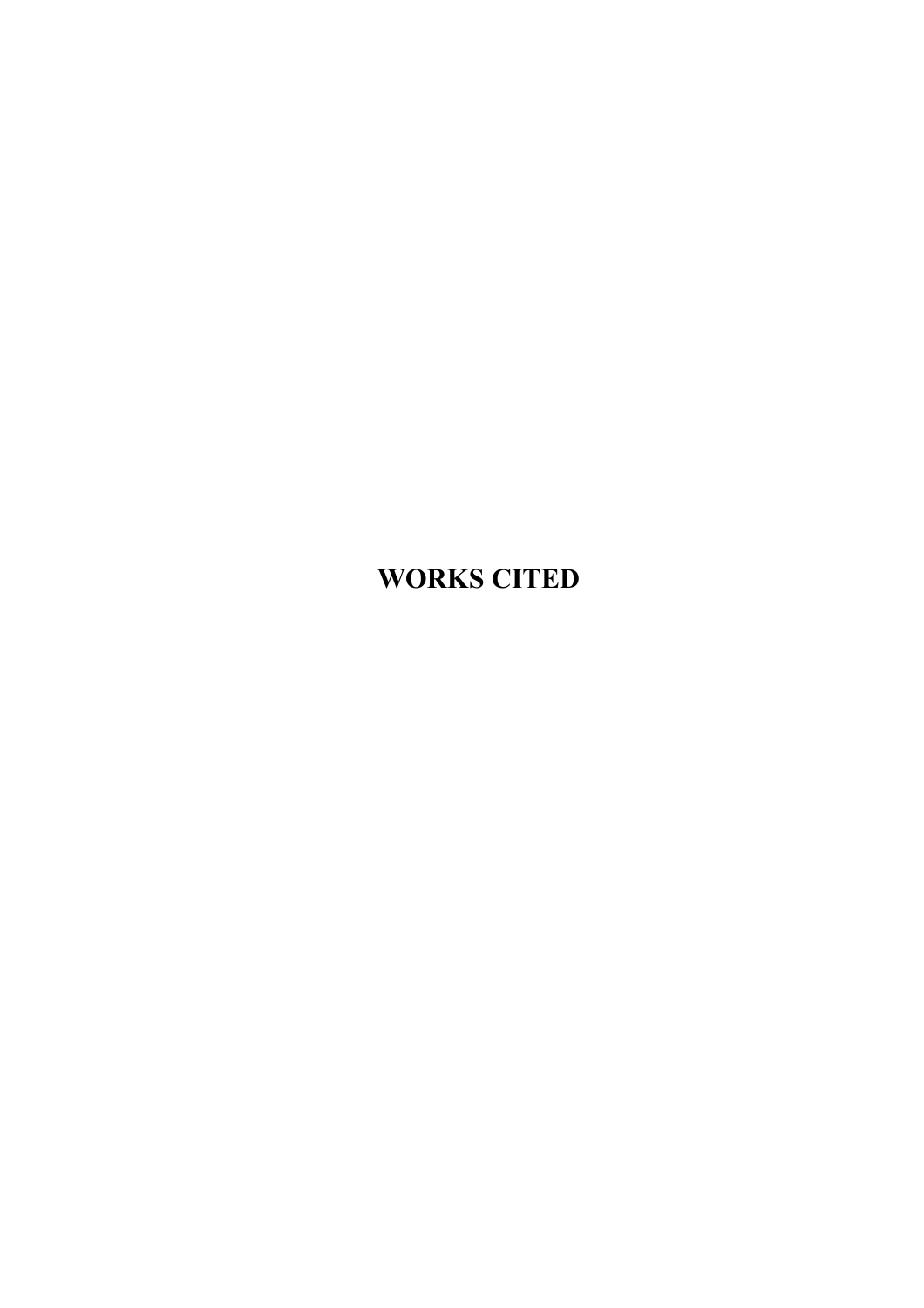## **WORKS CITED**

- "ABP Home Page." *ABP*. Ananda Bazar Patrika, n.d. Web. 6 July 2017. <https://www.abpi.in>.
- Achebe, Chinua. *Anthills of the Savannah.* London & New York : Penguin Books, 2001 ed. Print.
- Agarwal, A.K. "An Open Letter to P. Chidambaram." *Outlook* 20 May 2010 : N.pag. Web. 25 Nov. 2015.
- Agha, Zafar. "Fighting with ignorance Special Report." *India Today* 15 Jan. 1994 : N.pag. Web. 2 July 2015.
- Amin, Samir. *Capitalism in the Age of Globalization : The Management of Contemporary Society*. London : Zed, 1994. Print.
- Anjaria, Ulka. "The Goddess of Loss : Indian Literature in English after Arundhati Roy". *Boston Review*. 9 Feb. 2017 : 1-10. Web.24 Feb. 2017.
- Arora, Aditya P. "Genocide An Indian Perspective." *Academike* 3.4 (2015) : 1-33. Print.
- Ayyub, Rana. *Gujarat Files : Anatomy of a Cover Up.* 2016. Print.
- Barnes, Catherine. "The Functional Utility of Genocide : Towards a Framework for Understanding the Connection between Genocide and Regime Consolidation Expansion and Maintenance." *Journal of Genocide Research* 7.3 (2005) : 309-30. Print.

Barry, Peter. *Beginning Theory*. 3rd ed. New Delhi. Viva Books, 2012. Print.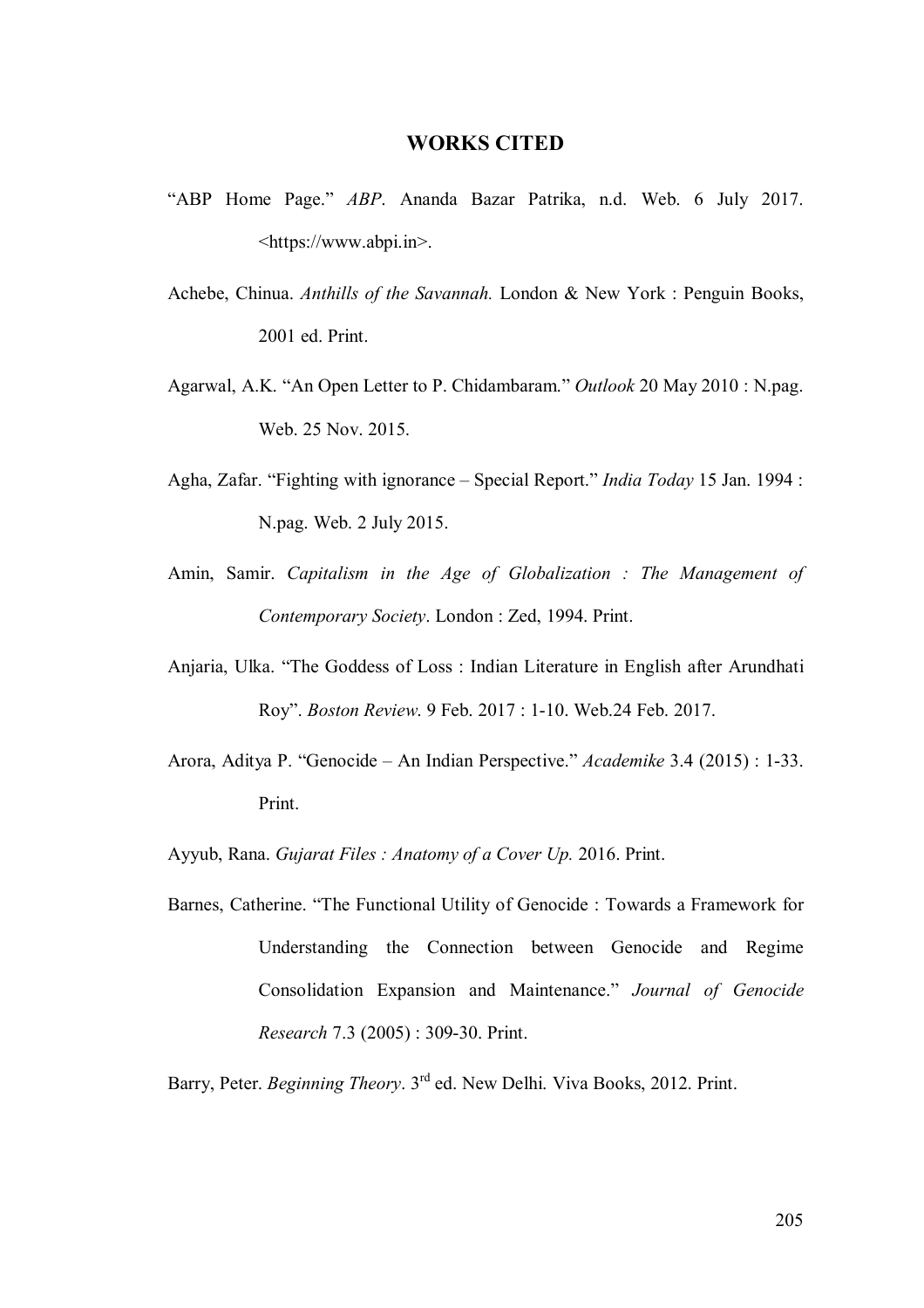- Baul, Anup., and Reena Sanasam. "Study of Social Activism in Arundhati Roy's Work." *IOSR Journal of Humanities and Social Science* 19.1 Ver. XI (2014) : 35-38. Print.
- Bavadam, Lyla. "The Woes of the Displaced." *Frontline* 19.18 (2002) : N.pag. Web. 6 Feb. 2017.
- Bergen, Peter. "What were the causes of 9/11?" *Prospect Magazine*. Sept. 2006 : N.pag. Web. 30 May 2017.
- Bidwal, Praful. "Keeping the Peace Torch Burning." *Frontline* 19.18 (2002) : N.pag. Web. 6 Feb. 2017.
- Bijoy, C.R. "The Adivasis of India : a History of Discrimination, Conflict, and Resistance." *PUCL Bulletin,* Feb. 2003 : 1-9. Print.
- Buell, Lawrence, Ursula K. Heise, and Karen Thornber. "Literature and Environment." *Annual Review of Environment and Resources.* Dept. of English, Harvard University, 1 Aug. 2011. Web. 15 Aug. 2018.
- Bunsha, Dionne. *Scarred : Experiments with Violence in Gujarat*. New Delhi : Penguin Books, 2006. Print.
- Burr, William. "China May Have Helped Pakistan Nuclear Weapons Design." *National Security Archive.* Electronic Briefing Book No. 423, 23 Apr. 2013. Web 21 Apr. 2016.
- Cauvin, Henri E. "Hunger in Southern Africa Imperils Lives of Millions." *New York Times.* 26 Apr. 2002 : A8. Print.
- Chae, Youngsuk. "Postcolonial Ecofeminism in Arundhati Roy's *The God of Small Things*." *Journal of Postcolonial Writing* 51.5 (2015) : 519-530. Print.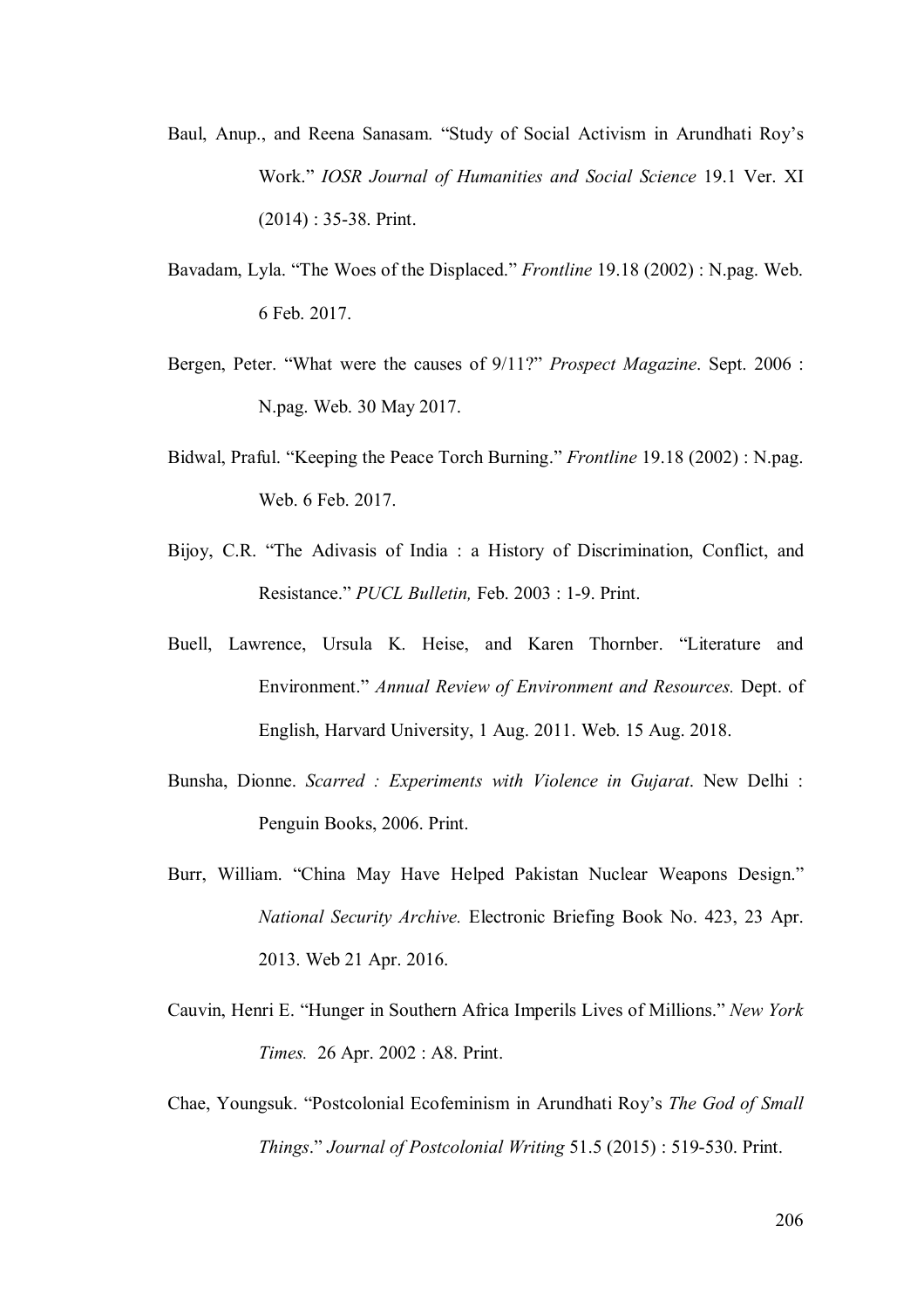- Chatterji, Angana. "Whither Democracy?" *India Together* 15 June 2002 : N.pag. Web. 6 Feb. 2017.
- Ch'ien, Nien-Ming. *Weird English.* Cambridge : Harvard University Press, 2004. Print.
- Chomsky, Noam. *The Essential Chomsky*. Ed. Anthony Arnove. London : The Bodley Head, 2008. Print.
- ---. "It's the Oil, Stupid!" *Khaleej Times*. Chomsky Info, 8 July 2008 : N.pag. Web. 5 May 2016.
- Citizens for Justice and Peace. *Crime Against Humanity : An Inquiry into the Carnage in Gujarat.* Mumbai : Concerned Citizens' Tribunal, 2007. Print.
- Clark, W. "The Real But Unspoken Reasons For The Iraq War." *Independent Media Center*. The Host Pros. n.d.Web. 18 June 2017.
- Comfort, Susan. "How to Tell a Story to Change the World : Arundhati Roy, Globalization, And Environmental Feminism". *Globalizing Dissent : Essays on Arundhati Roy*. Ed. Ranjan Ghosh and Antonia Navarro-Tejero. New York : Routledge, 2009. 118-42. Print.
- Cullet, Philippe., ed. *The Sardar Sarovar Dam Project : Selected Documents.* New York : Routledge, 2007. Print.
- Dasgupta, Chandrashekhar. *War and Diplomacy in Kashmir, 1947-48*. New Delhi : Sage Publications, 2002. Print.
- Datta, Rekha. *Beyond Realism : Human Security in India and Pakistan in the Twenty-First Century*. New Delhi : Pentagon Press, 2010. Print.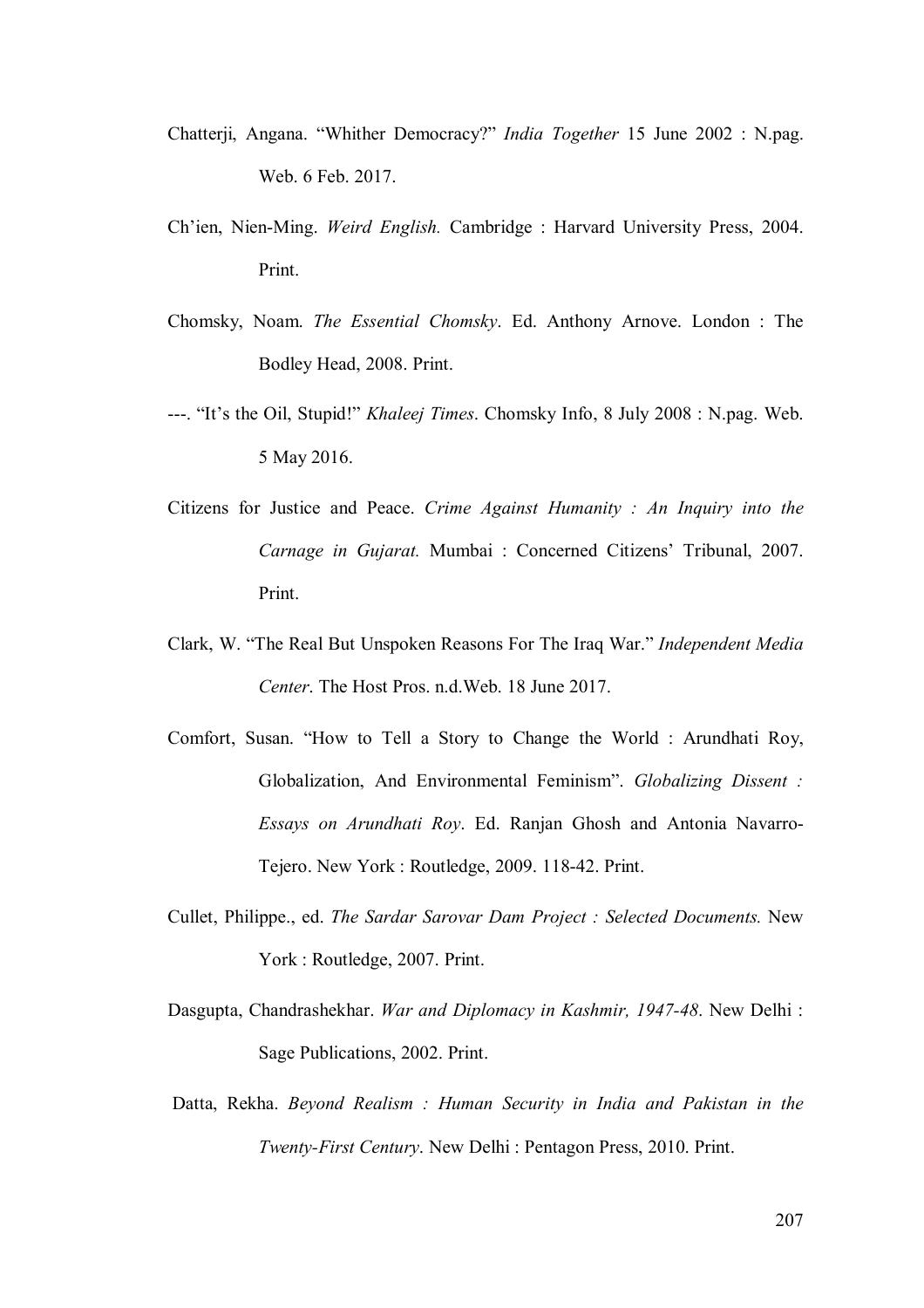- Datta, Sujan. "When Guardians of Gujarat gave 24-hour license for punitive action." *Telegraph* 10 Mar. 2002 : P1. Print.
- Dayal, John. "Secret History of Gujarat Happenings by Stingers and Whistleblowers." *Mainstream Weekly* LV.1 (2016) : N.pag. Web. 29 Nov. 2017.
- Dink, Hrant. "A 'dove's skittishness' in my soul." *Agos*. 10 Jan. 2017. Web. 24 Feb. 2017.
- Dreze, Jean., and Amartya Sen. *An Uncertain Glory : India and its Contradictions.*  Allen Lane : Penguin Books, 2013. Print.
- D'Souza, Dilip. *The Narmada Dammed : An Inquiry into the Politics of Development*. New Delhi : Penguin Books, 2002. Print.
- Dynes, Michael. "Mbeki Can Seize White Farms Under New Law." *The Times* 31 Jan. 2004 : 626. Print.

"Ecofeminism." *Oxford English Dictionary*. Web. 10 Nov. 2018.

- Ganapathy-Dore, Geetha. "Deconstructing the Instant-Mix Imperail Democracy : Arundhati Roy's Political Essays." *Colonization or Globalization? : Postcolonial Explorations of Imperial Expansion*. Ed. Silvia Nagy-Zekmi and Chantal Zabus. New York : Lexington Books, 2010. 79-90. Print.
- Gautier, Francois. "Heed the New Hindu Mood." *RediffNews.* N.pag. 11 Mar. 2003. Web. 4 Nov. 2014.
- Glotfelty, Cheryl., and Harold Fromm, eds. *The Ecocriticism Reader* : *Landmarks in Literary Ecology*. University of Georgia Press : Georgia, 1996. Print.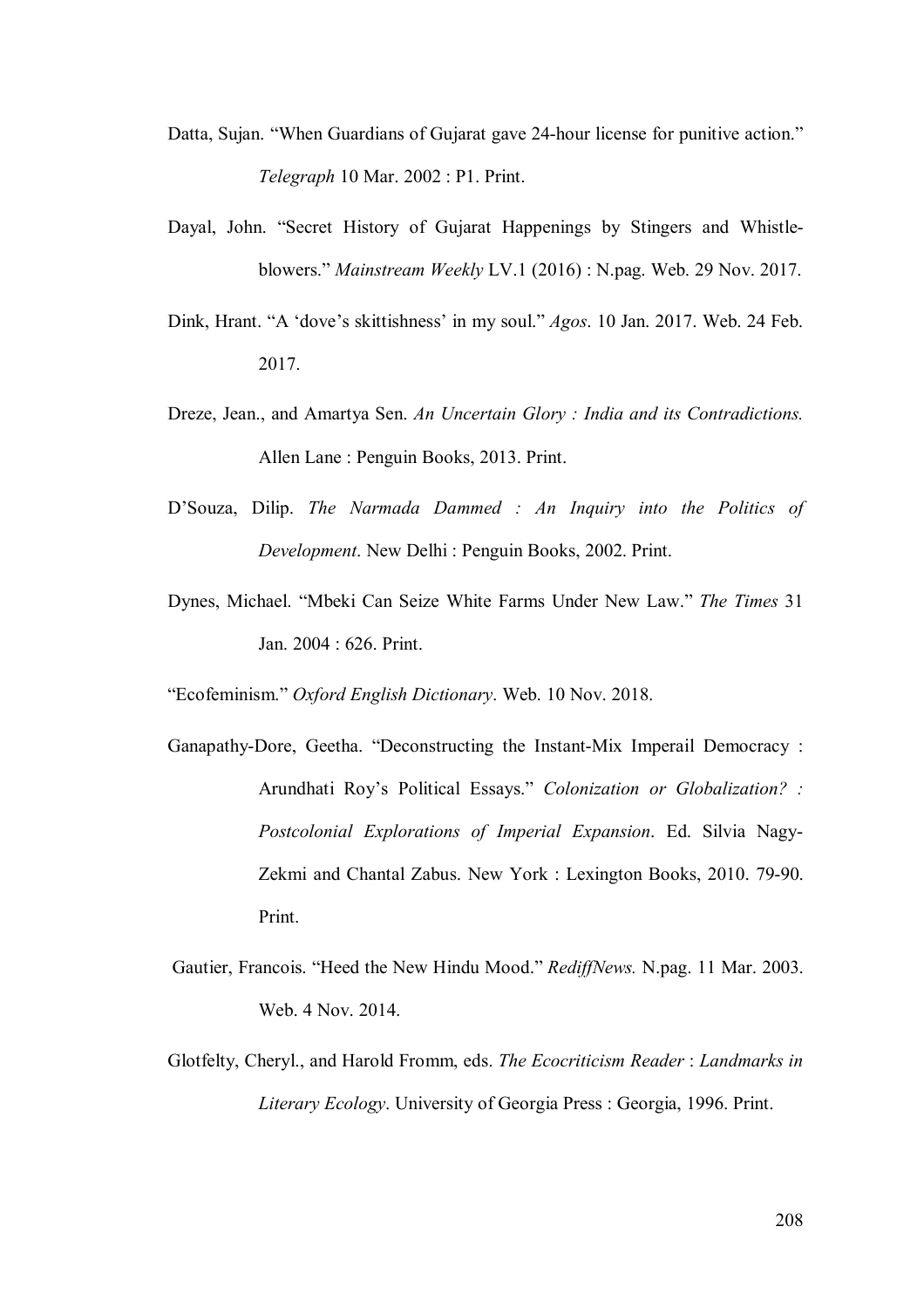- Guha, Ramachandra. *Democrats and Dissenters*. Allen Lane : Penguin Random House India, 2016. Print.
- Gupta, Dipankar. *Justice before Reconciliation : Negotiating a 'New Normal' in Post-riot Mumbai and Ahmedabad.* London & New York : Routledge, 2011. Print.
- Heinrich, Markus Nikolas. "One War, Many Resons. The US Invasion of Iraq." *E-IR.* 9 Mar. 2015 : N. pag. Web. 18 June 2017.
- Herman, Edward S., and Noam Chomsky. *Manufacturing Consent : The Political Economy of the Mass Media*. New York : Pantheon Books, 1988. Print.

"How to Salvage Kashmir." Editorial. *Times of India*. 29 Apr. 2017 : P6. Print.

- Huggan, Graham. *Interdisciplinary Measures : Literature and the Future of Postcolonial Studies*. Liverpool : Liverpool UP, 2008. Print.
- Huggan, Graham, and Helen Tiffin. *Postcolonial Ecocriticism*. London : Routledge, 2010. Print.
- "India Releases Pictures of Nuclear Tests." *CNN India Bureau*. 17 May 1998. Web. 14 June 2015.
- International Rivers Network (USA). *World Bank's Responsibility for Sardar Sarovar Project*. River Narmada, 10 Nov. 2000. Web. 13 May 2017.
- Jaffrelot, Christophe. "Gujarat 2002 : What Justice for the Victims?" *Economic & Political Weekly* 47.8 (2012) : 77-80. Print.
- Jensen, Robert., and Angana Chatterji. "Large Dams in India : Temples or Burial Grounds?" *Counter Currents*, 22 Sept. 2004. Web. 13 May 2017.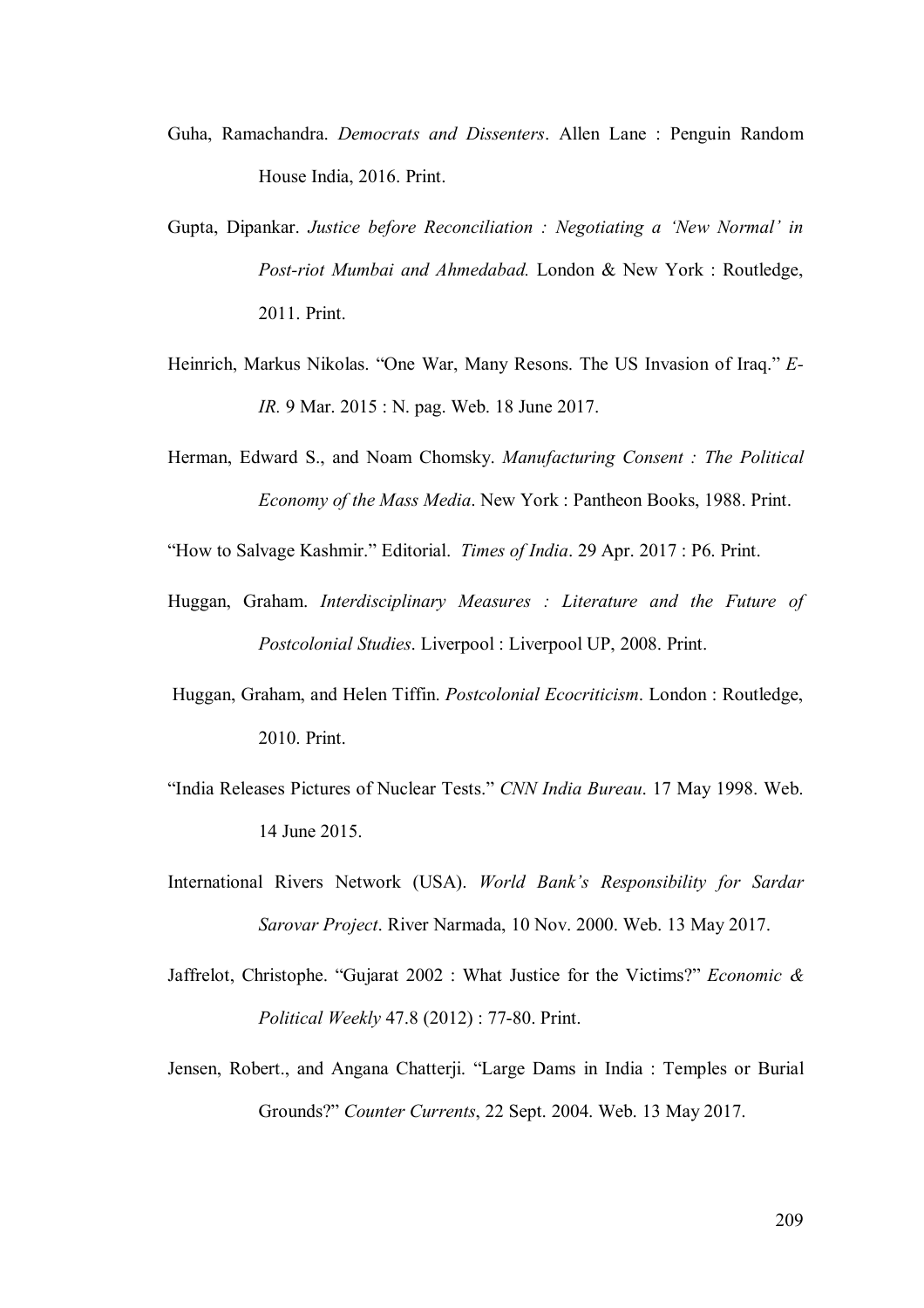- Karon, Tony. "The Iraq War Weakened the US in the Middle East." *Time*. Time World, 16 Dec. 2011. Web. 6 Apr. 2017.
- Kerr, Jacqueline N. *Uniting Postcolonialism and Environmentalism Through Historiographic Storytelling in the Writing of Arundhati Roy*. Thes. University of North Carolina Wilmington, 2011. *North Carolina EDU Centre*. Web. 26 July 2015.
- Khan, Tabassum Ruhi. "Dam the Irony for *The Greater Common Good* : A Critical Cultural Analysis of the Narmada Dam Debate." *International Journal of Communication* 6 (2012) : 194-213. Print.
- Khanna, Renu. "Communal Violence in Gujarat, India : Impact of Sexual Violence and Responsibilities of the Health Care System." *Reproductive Health Matters* 16.31 (2008) : 142-152. *JSTOR. Web.*
- Khetan, Ashish. "Gujarat riots weren't a sudden backlash." *Headlines Today* 16 Apr. 2013 : P1. Print.
- Kumar, Kamal. "Analysis : India's Maoist Challenge." *Al Jazeera.* Aug. 2013. Web. 23 Feb. 2015.
- Laurence, Patrick. "South Africa Fights to Put the Past to Rest." *The Irish Times* 28 Dec. 2000 : C57. Print.
- Lieberfeld, Daniel. "Theories of Conflict and the Iraq War." *International Journal of Peace Studies* 10.2 (2005) : 1-21. Web. 18 June 2016.
- Loomba, Ania. *Colonialism/Postcolonialism*. 2nd ed. New York. Routledge, 2005. Print.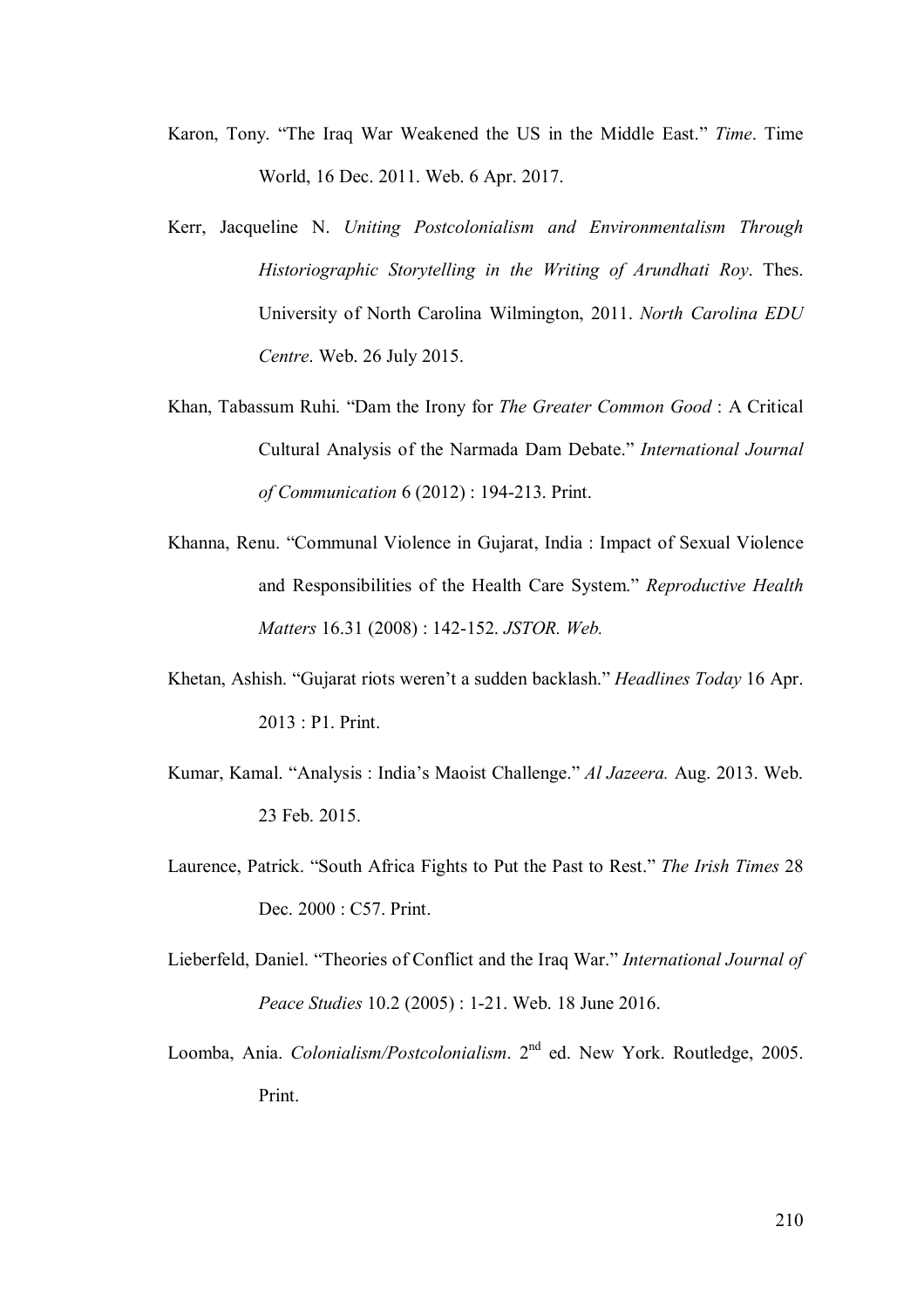- Magnier, Mark. "Mumbai Billionaire's Home Boasts 34 Floors, Ocean and Slum Views." *Loss Angeles Times*. Nation World, 24 Oct. 2010. Web. 11 May 2016.
- McCormick, Sabrina. "The Brazilian Anti-Dam Movement : Knowledge Contestation as Communicative Action." *Organization & Environment* 19.3 (2006) : 321-46. Print.
- Mezey, Jason. "Franchises and Fetishes : Critiquing State Power in Arundhati Roy's Nonfiction." *South Asian Review* 29.3 (2008) : 56-83. Print.
- Mohanty, Moanoranjan. *Red and Green : Five decades of the Indian Maoist Movement*. Kolkata : Setu Prakashani, 2015. Print.
- Morrison, Toni. "No Place for Self-Pity, No Room for Fear." *The Nation*. N.pag. 23 Mar. 2015. Web. 6 Apr. 2016.
- Myers, Tony, *Slavoj Zizek*. London & New York : Routledge, 2003. Print.
- "NCA Home Page." *NCA*. Narmada Control Authority, n.d. Web. 3 Mar. 2014. <http://nca.gov.in/rti\_index.html>.
- Nixon, Rob. "Postcolonialism and Environmentalism." *Postcolonial Studies and Beyond*. Eds. Ania Loomba, Suvir Kaul, Matti Bunzl, Antoinette Burton, and Jed Esty. Durham, NC : Duke University Press, 2005 : 233-251. Print.
- Peterson, M.J. "Narmada Dams Controversy." *International Dimensions of Ethics Education in Science and Engineering*. pp 1-26, Sept. 2010, Web.14 May 2016. <http://www.umass. edu/sts/ethics>.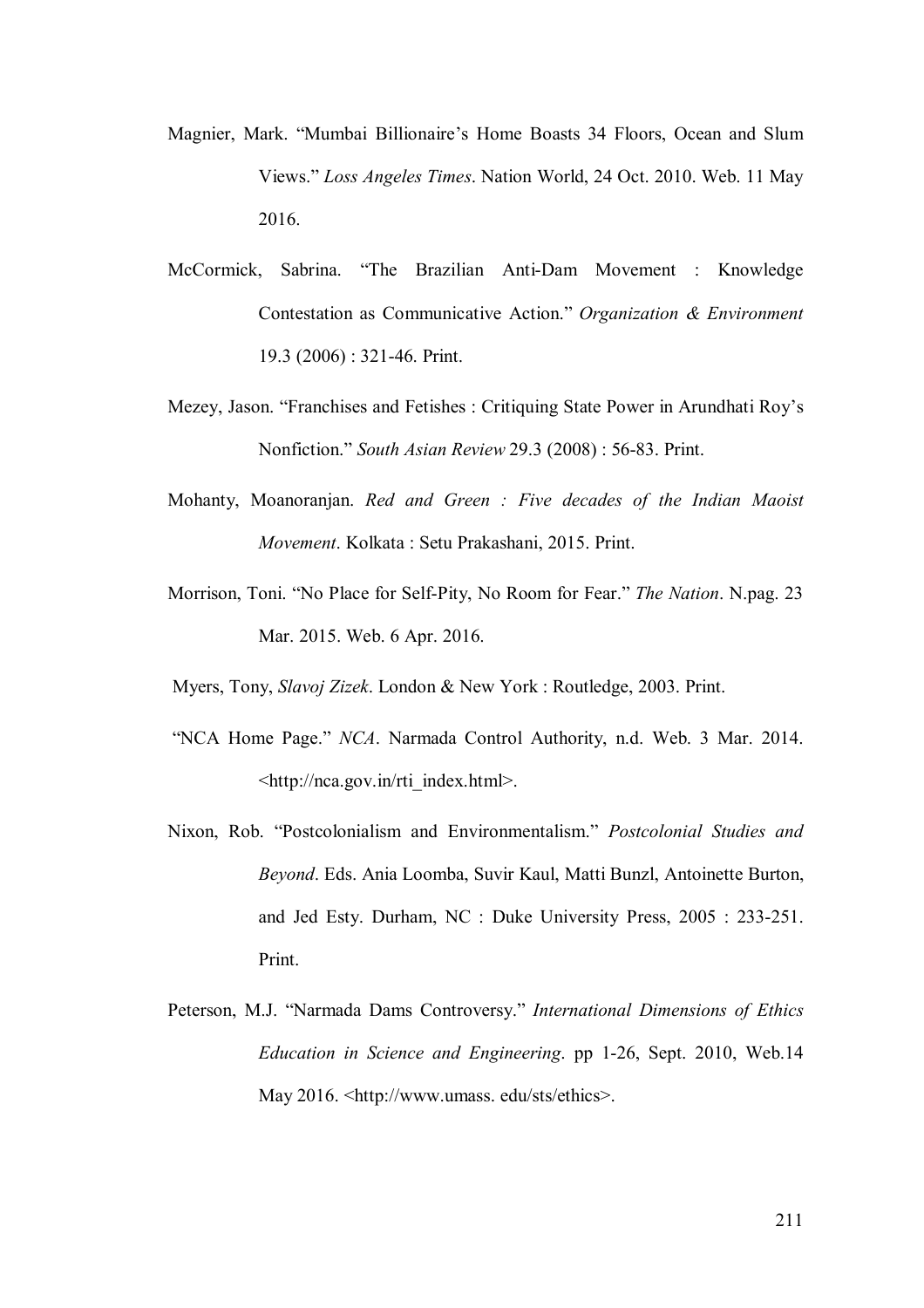- Press Trust of India. "Intl Experts Spoil Modi's Party, Say Gujarat Worse than Bosnia." *Express India*, 19 Dec. 2002. Web. 18 May 2017.
- Puleo, Alicia H. "What is Ecofeminism?" *Quaderns de la Mediterrania* 25 (2017) : 27-34. Print.
- Rao, Raja, *Kanthapura*. 2<sup>nd</sup> ed. New Delhi : Oxford University Press, 1974. Print.

"Reconstruction." *Cambridge English Dictionary.* Web. 25 Sept. 2017.

- "Riots Hit all Classes, People of all Faith." *Times of India*. India Times, 17 Mar. 2002. Web. 20 May 2014.
- Rosser, Yvette Claire. *Curriculum as Destiny : Forging National Identity in India*, *Pakistan, and Bangla*. Austin : University of Texas, 2003. Print.
- Roy, Arundhati. *The Algebra of Infinite Justice*. 2<sup>nd</sup> ed. New Delhi : Penguin Books, 2002. Print.
- ---. *An Ordinary Person's Guide to Empire*. New Delhi : Penguin Books, 2005. Print.
- ---. *Listening to Grasshoppers : Field Notes on Democracy.* New Delhi : Penguin Books, 2013 ed. Print.
- ---. *Broken Republic*. New Delhi : Penguin Books, 2013 ed. Print.
- Rubin, Oliver. *Democracy and Famine*. London & New York : Routledge, 2010. Print.
- Said, Edward W. *Representations of the Intellectual*. New York : Vintage Books, 1996. Print.
- Sainath, P. "Neo-Liberal Terrorism in India : The Largest Wave of Suicides in History." *Counterpunch.* N. pag. 12 Feb. 2009. Web. 10 Mar. 2016.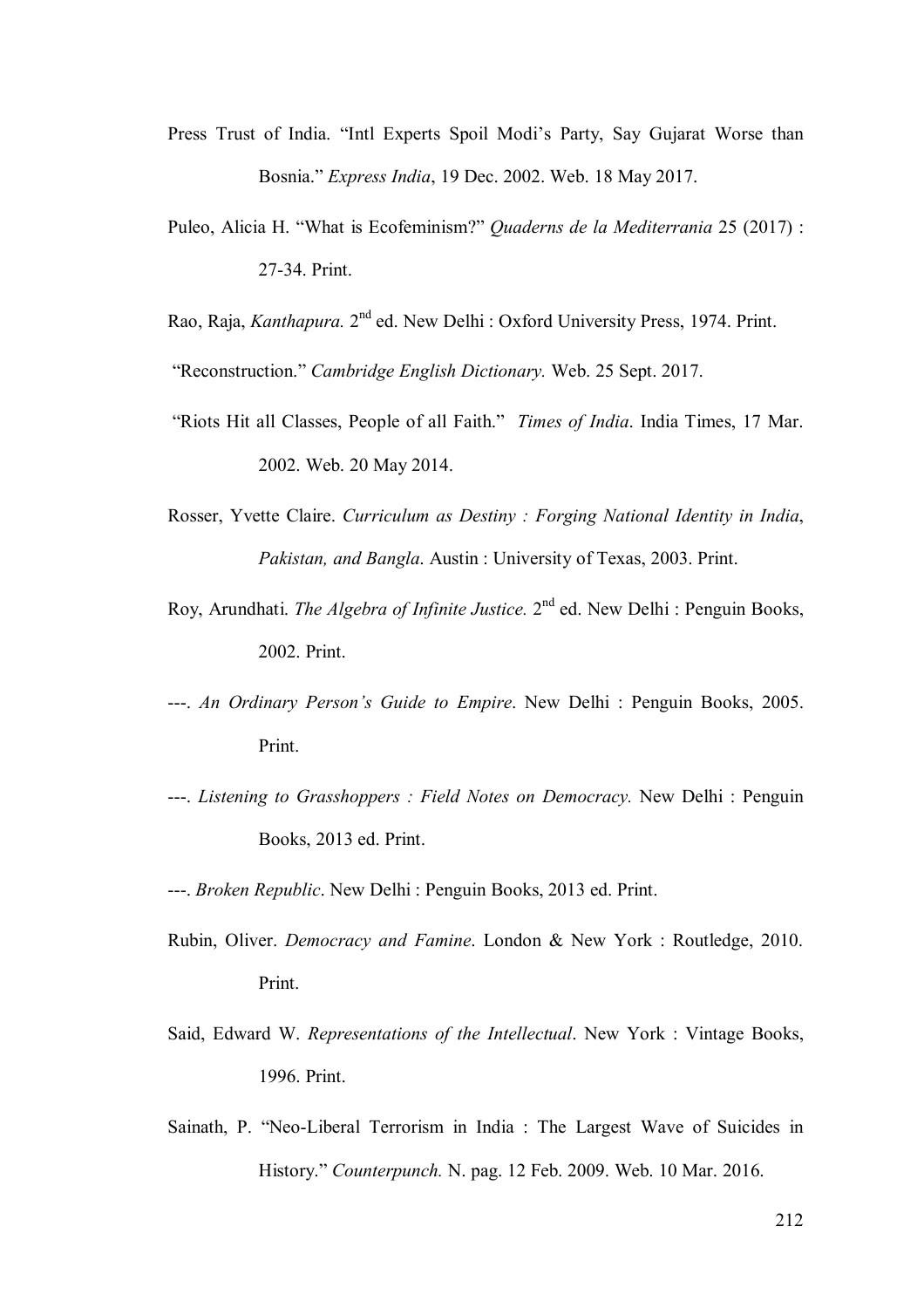- Salve, Prachi. "Dams, Displacement and the Human Cost of Development." *Society*. N. pag. 27 June 2014. Web. 13 May 2017.
- Sen, Amartya. Afterword. *The Burning Forest : India's War in Bastar*. Nandini Sundar. New Delhi : Juggernaut Books, 2016. Print.
- Sharma, C.V.J., ed. *Modern Temples of India : Selected Speeches of Jawaharlal Nehru at Irrigation and Power Projects* : Central Board of Irrigation and Power, 1989. Print.
- Shiva, Vandana. *India Divided : Diversity and Democracy Under Attack.* New York : Seven Stories Press, 2005. Print.
- ---. *Making Peace with the Earth : Beyond Resource*, *Land and Food Wars*. New Delhi : Women Unlimited, 2012. Print.
- *Shooter*. Dir. Antoine Fuqua. Per. Mark Wahlberg. Paramount Pictures, 2007. DVD.
- Siddiqui, Imran Ahmed. "A Father's Mann ki Baat." *Telegraph* 26 June 2017 : C1. Print.
- Singh, Kavaljit. "The Narmada Issue : An Overview." *Cultural Survival*. 20 June 1989. Web. 5 Aug. 2016.
- Sinha, Chandan. *Kindling of an Insurrection : Notes from Junglemahals*. New Delhi : Routledge, 2013. Print.
- Someshwar, Manreet Sodhi. "Arundhati Roy's Broken Republic Book Review." Web log post. *Hindustani Awaaz : Literature, Culture and Society*. 29 Sept. 2011. Web. 28 Feb. 2017.
- Stiglitz, Joseph. *Globalization and its Discontents*. New York : W.W.Norton & Company, 2002.Print.